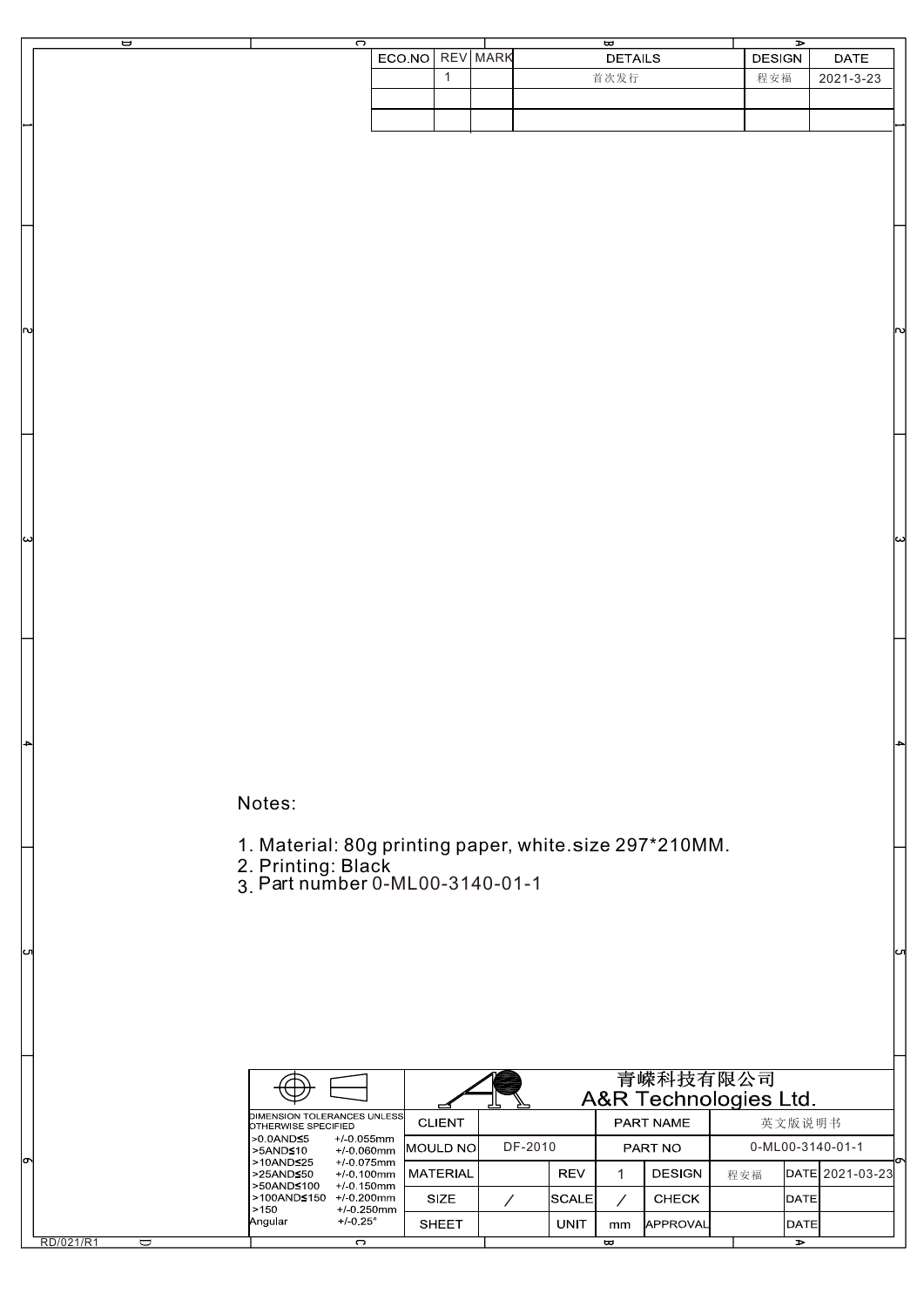# **DF-2010 DFIR™ Motion Sensor Operation and Specifications SUREN**

DF-2010 is built with our revolutionary patented PIR technology. Special dual-frequency infrared (DFIR ™) opto-electronics offers unprecedented false alarm immunities that no other conventional PIR sensors have. By employing dual frequencies verification to confirm a true alarm, it acts like a dual-technology detector, perhaps even better without the setback of the conventional technologies used for dual-tech.

DFIR™ employs the principle that a moving animate object produces two signal frequencies. White light, electromagnetic interference, hot air, stationary changing temperature object (typical false alarm sources) produces only one signal frequency. Thus, by rejecting one-frequency signals, it rejects false alarms. The DFIR ™ features Suren's Split-View ™ and proprietary sixelement pyros.

#### **SENSOR INITIALIZATION**

Following power-on, a DF-2010 sensor is fully operational after a one-minute warm-up. During warm-up, its LED is ON.

# **WALK TEST**

**Note:** The DF-2010 should be tested once per year.

# **ALARM PROCESSING**

DF-2010 alarm processing is designed for extreme false alarm rejection. This processing is a quantum leap above that of standard PIR motion sensors that simply count signal events. Both the Split-View™ DFIR<sup>\*\*</sup> and the Super-View™ DFIR<sup>\*\*</sup> detector/lens systems produce two infrared detector signals for evaluation by the DF-2010's microprocessor alarm processing The fields-of-view are set up so that moving objects produce two detector signals of different frequencies, while nonmoving false alarm sources produce two detector signals of the same frequency.

## **SUPERVISION**

DF-2010 supervision functions include these tests:

- Ambient temperature in-range;
- Supply voltage between 8-16Vdc; PIR self test okay.

When a failure is detected, then:

- 1) The red alarm LED blinks ON/OFF every second.
- 2) Alarm relay does not re-close after an alarm signal event.
- NOTE : The sensor will NOT initiate an alarm upon failure.

## **PET IMMUNITY**

trademarks of SUREN.

The DF-2010 is designed to allow the presence of pets (45kg or lighter) without signaling an alarm. It includes a special microelement lens array that produces much stronger optical signals for humans than for pets 45kg or lighter. Furthermore, the optical sensitivity of each DF-2010 is factory-calibrated to ensure accurate discrimination between humans and pets.

NOTE: Pets come in many varieties. Some pets (especially larger ones with very short hair), even if lighter than 45kg, may produce enough infrared radiation to cause alarms. DF-2010 users are strongly advised to test the sensor with their own pets, in order to verify that the DF-2010 will not signal an alarm when their pets are moving within its fields of view.

The diagram below shows the DF-2010's zones of greatest human/pet discrimination. The DF-2010 should be mounted so that pets will occupy only the lighter-colored spaces..



Limitations of Security Products: Security products and alarm systems do not offer guaranteed protection<br>Illustrations of Security Products: Security products and alarm systems do not offer guaranteed protection<br>Illustrati

SUREN Systems, Ltd., of Fo Tan, Shatin, Hong Kong, warrants its products to be in conformance with its own but it is not insurance or a guarantee that such will not occur or that there will be no personal injury or propert service for twelve months from the date of original purchase. Seller's obligation shall be limited to repairing or<br>The consequently, seller shall have no liability for any personal injury; property damage or other loss bas or and the serviced by anyone other than Seller. For warranty service, return transportation prepaid, to maximum liability shall not in any case exceed the purchase price of the product, which shall be the complete<br>SUREN S Fo Tan, Shatin, Hong Kong. Seller has no obligation to attend the buyer's location to retrieve the goods or This warranty replaces any previous warranties and is the only warranty made by Seller on this product. No<br>Increas make repairs on site.

There are no warranties, expressed or implied, of merchantability, or fitness for a particular purpose or otherwise, which extend beyond the description on the face hereof. In no case shall seller be liable to anyone

©2005 SUREN Systems, Ltd.. All rights reserved. SUREN™, DFIR™, Split-View™, Super View™, PYROFLEX™ are

# **SPECIFICATIONS**

**Range:** 9.8 meters

**Sensor Optical View Pattern** (side view, in meters)



#### **Optical Fields-of-View:**

Long-range Mid-range Short-range 108 30 18

**Sensor Optical View Pattern** (top view, in meters)



**IR Sensor:** Six-elements, Digital

**Power Supply:** 8-16 Vdc; 18 mA at 12 Vdc

**Alarm Relay:** Solid state, Form A (NC). 50 mA at 30 Vdc, 1500  $V_{\rm rms}$  isolation **Tamper Switch:**

Form A (NC). 50 mA at 30 Vdc

**Housing Material:** PC housing, HDPE lens

**Dimensions:**  112 x 50 x 42 mm ( H x W x D )

**Approvals/qualification:**  CCC (Pending) CE(Pending)

**Complies with:** EN 50131

**RF Immunity:**

**Events Detection:**

20 V/m, 10-1000 MHz; 10 V/m, 1-2 GHz

**White Light Immunity:** 6500 lux **Sensitivity:** 3-event/5-event

SureSpot™ processing engine DFIR™ false signal rejection

**Operating Temperature Range:**   $-10^{\circ}$ C to  $+55^{\circ}$  C

**Storage:**  -40°C to +60° C (-40°F to +140°F)

**ACCESSORIES OPTIONS Mounting bracket:** MB-100

Note: Specifications are subject to change without notice.

Seller does not represent that the products it sells may not be compromised or circumvented; that the products will prevent any personal injury or property loss by burglary, robbery, fire or otherwise; or that the products products will in all cases provide adequate warning or protection. Customer understands that a properly<br>installed and maintained alarm system may only reduce the risk of a burglary, robbery, or fire without warning,<br>tin, H

SUREN Part no.: 0-ML00-3140-01-1 U.K. Patent No: GB2414551 Patents issued and pending worldwide.